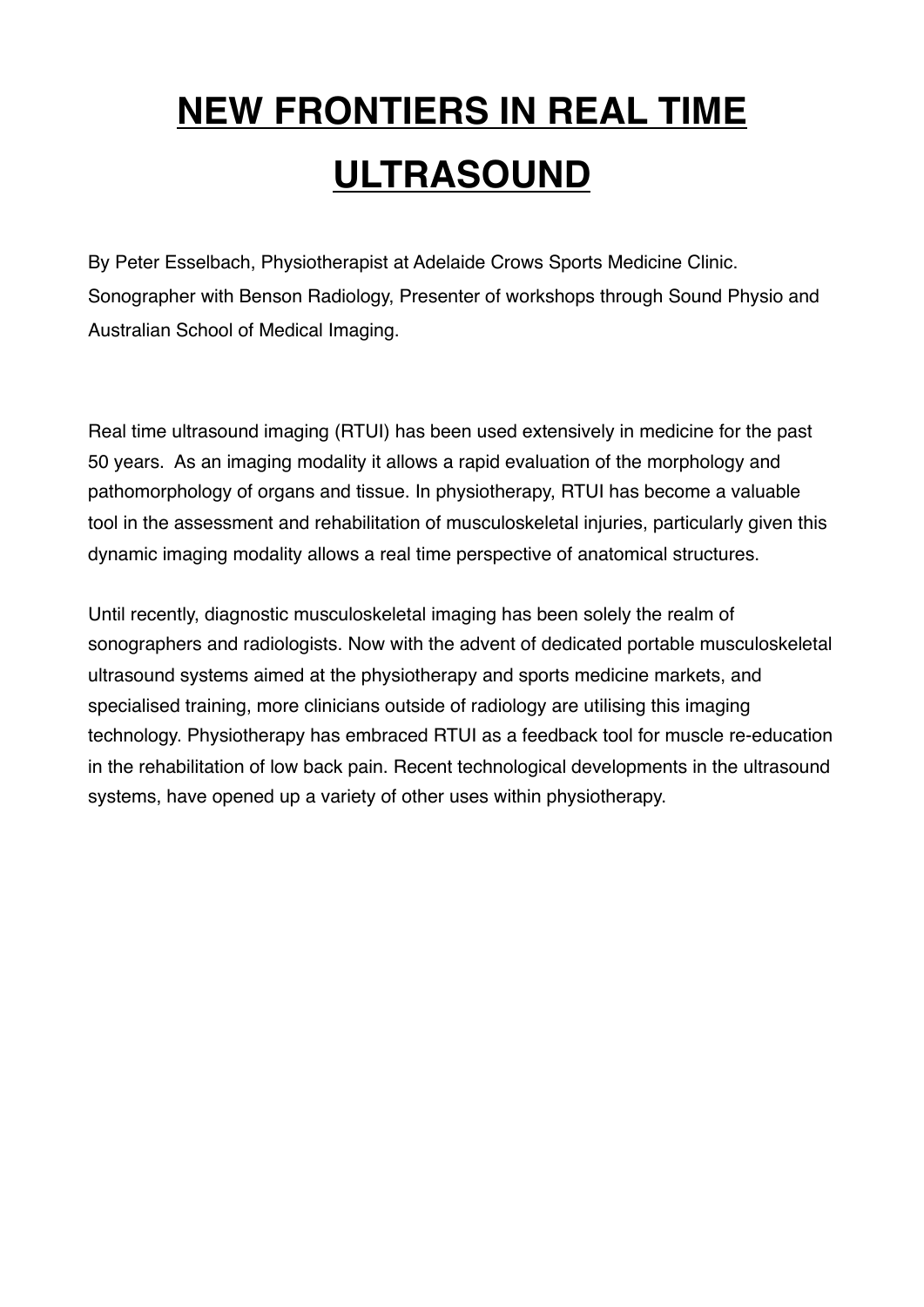## Dynamic Assessment of Postural Muscles

Rehabilitation of postural muscle imbalances involves diminishing excessive muscle activity and facilitating and coordinating insufficient muscle activity. RTUI allows muscle activity to be assessed by imaging muscle thickening during contraction as well as the pattern of this activity. It is therefore well suited to evaluating postural systems such as:

- lumbo-pelvic (transversus abdominis, pelvic floor)
- hip joint (iliacus, gluteus medius)
- scapulo-humeral (lower trapezius, upper trapezius)
- patella-femoral (vastus medialis)

Ultrasound can be used as a visual form of biofeedback. As the patient views on a monitor the changes in their muscle activity ,they are able to modify dysfunctional patterns of activity. Feedback can be provided in a variety of positions (eg supine, standing, sitting) and enable facilitation of activity of the local synergy muscles or provide feedback of relaxation to overactive global muscles.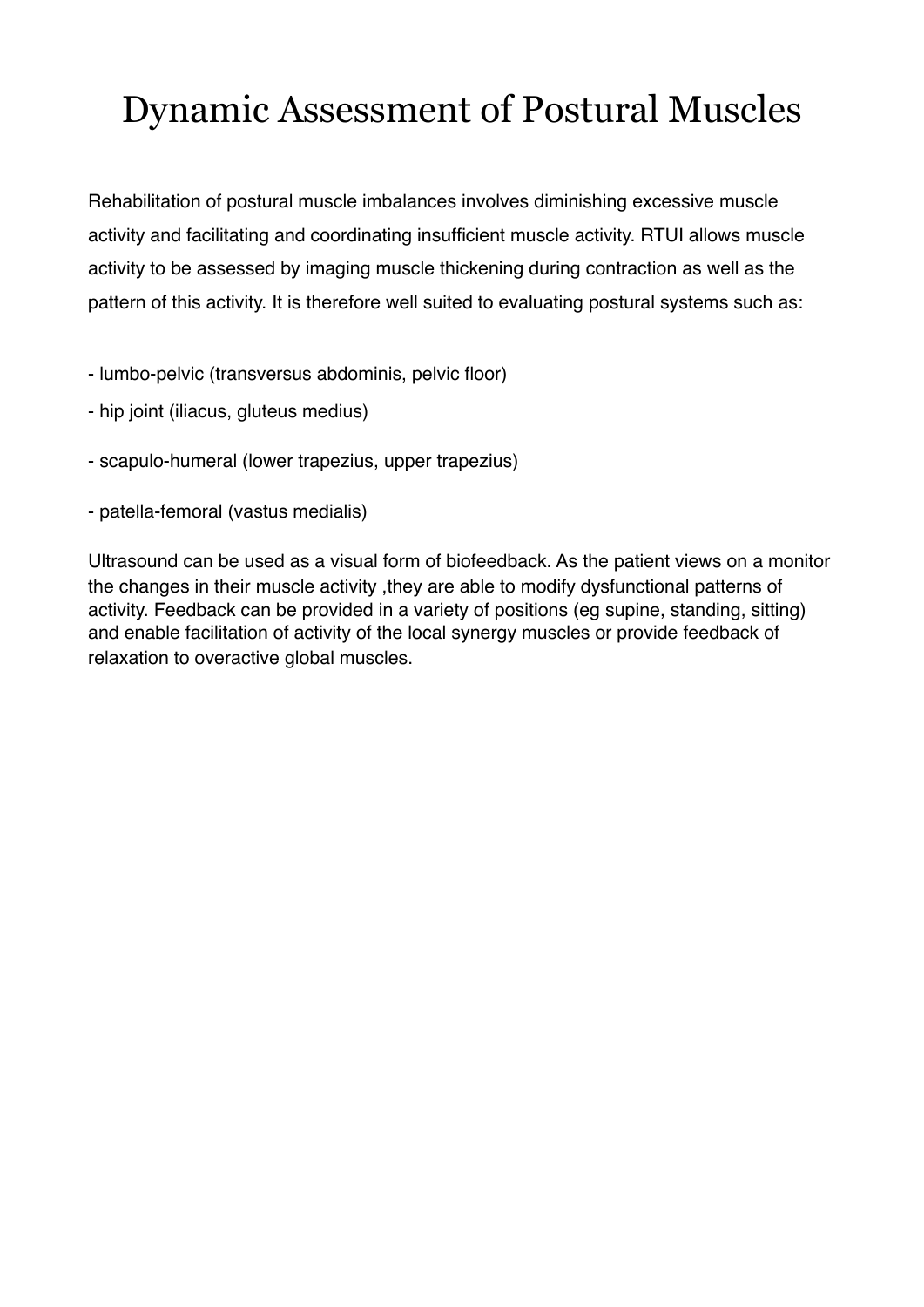# Grading Tendinopathies

The resolution of ultrasound imaging has improved to the point where we can now detect subtle changes in tendon morphology. This allows us to not only detect tendinopathies , but also grade where on the spectrum of severity the pathologies lie. Cook and Purdam (2009) suggest that tendon pathology is a dynamic continuum with the potential for tendon repair at the earlier stages. A thorough subjective and objective evaluation can point to which stage a tendon is at on this continuum. However, sonographic indicators revealed with RTUI can provide a better grading of tendinopathies. The ability to assess at which stage the tendinopathy is at ,then allows specifically designed rehabilitation protocols to be implemented. Resolution of the tendinopathy can also be followed with subsequent scanning, as a normalisation of the tendon characteristics is observed.

#### Detecting Fractures

Plain X-rays are the prime imaging choice when a fracture is suspected. Ultrasound however can assist in the diagnosis of various fractures. In particular stress fractures are commonly missed on plain X-rays and as they may take up to 10 weeks from the initial injury to when the fracture is visualised on X-ray. The ultrasound probe can be placed over the area of patient's pain to investigate any pathology. Fractures can be revealed by looking for periosteal reactions and cortical bone irregularities (see Figure 1)



(Figure 1 - shows a foot X-ray of a stress fracture on the lateral aspect of the 3rd metatarsal bone, the periosteal reaction was more obvious on RTUI (right image))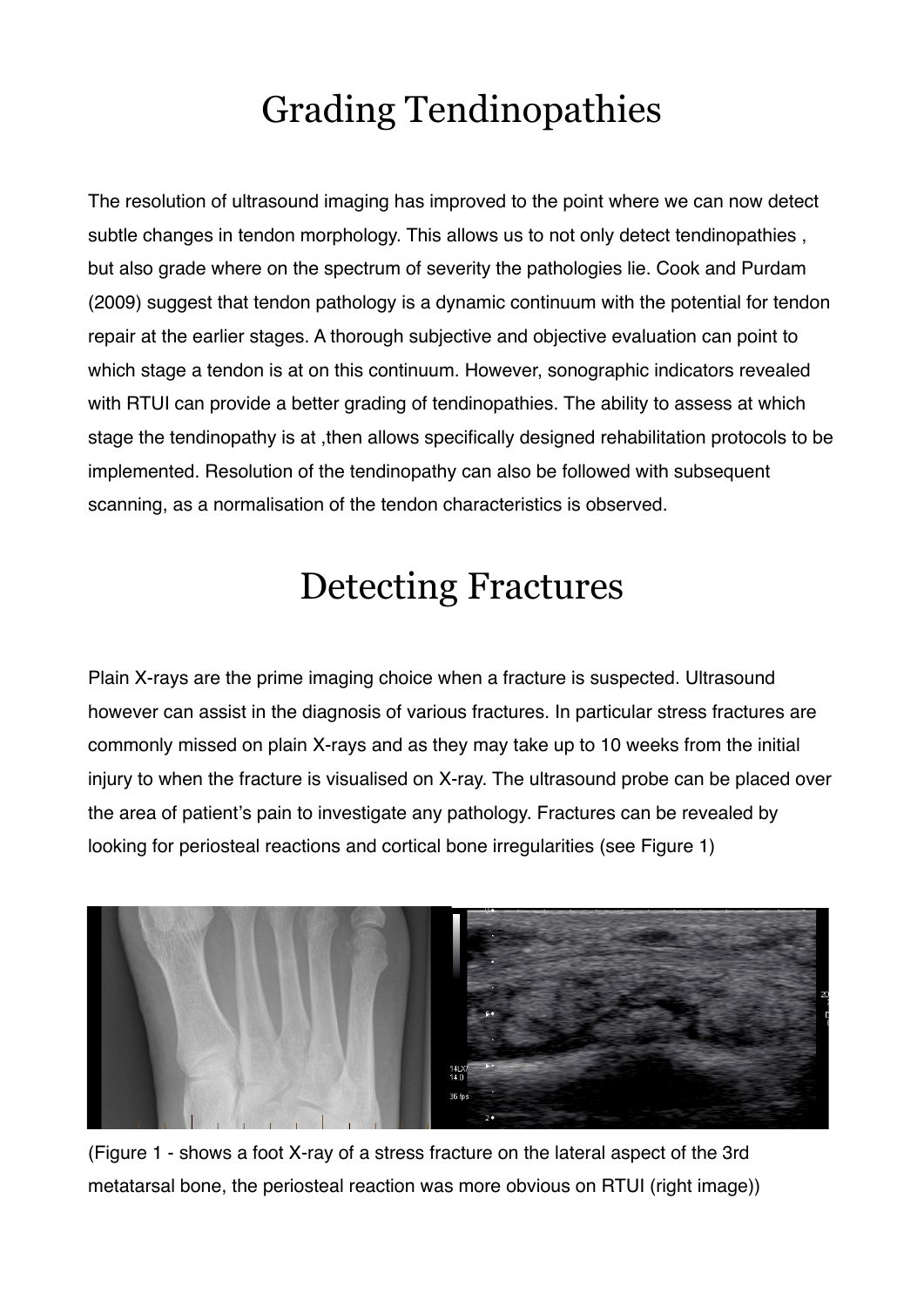#### Assess Muscle Bulk

Measurements of muscle bulk can be a valuable marker of the effectiveness of a rehabilitation program. Imaging can be obtained at the start of program and at various subsequent intervals , looking for muscle thickening . A increased value gives the physiotherapist and patient positive reinforcement that rehabilitation protocols are being successful. This is useful particularly for patients in the post-surgical environment or athletes recovering from a chronic injury.

#### U/S Guided Needle Therapy

Ultrasound allows the visualisation of the needle tip in-situ, therefore enabling better specificity in guiding where the needle tip is placed when dry needling or injecting therapeutic agents such as cortisone or autologous blood (see Figure 2). For instance an area of the common extensor tendon origin identified as suffering from tendinosis, and can be targeted for dry needling, thereby improving the effectiveness of the treatment. Similarly, incorrect needle placement can be minimised by ultrasound guided needling , reducing the incidence of needling tissues adjacent to the targeted area (eg arteries, nerves, bone).



Figure 2 Ultrasound guided needle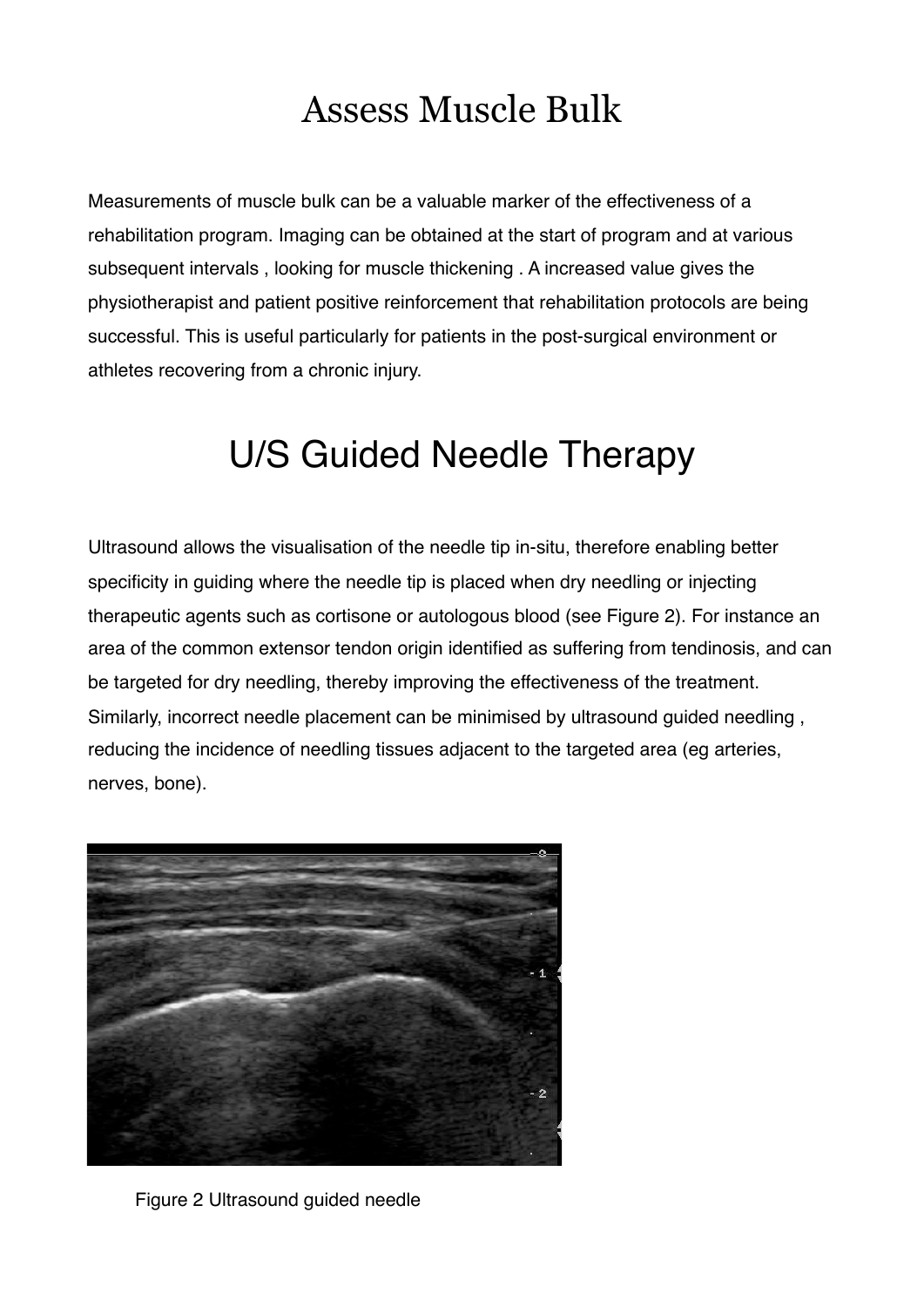#### Assessing Muscle Injuries

Muscle tears can be assessed and graded using RTUI (see Figure 3). This allows a more definitive diagnosis to be obtained and provide prognostic value. This aids in determining when exercises should be started and at what level of intensity. Also follow-up scanning can allow an assessment of the efficacy of therapeutic regimes. This can help to better gauge when to advance the level of exercises and when to return patient to work or sporting environments. For example, a contusion of the quadriceps can be monitored for the resolution of the hematoma. As the tissue heals, the blood products of the traumatised tissue will be resolved and replaced by scar tissue and normal muscle tissue.

 Early identification of patients with large hematomas can also allow them to be referred off for therapeutic drainage to promote improved healing times. The detection of chronic complications such as myositis ossificans , scar tissue and muscle hernias can also provide valuable information to assist in treating recalcitrant conditions.



Figure 3 A grade II tear of adductor longus muscle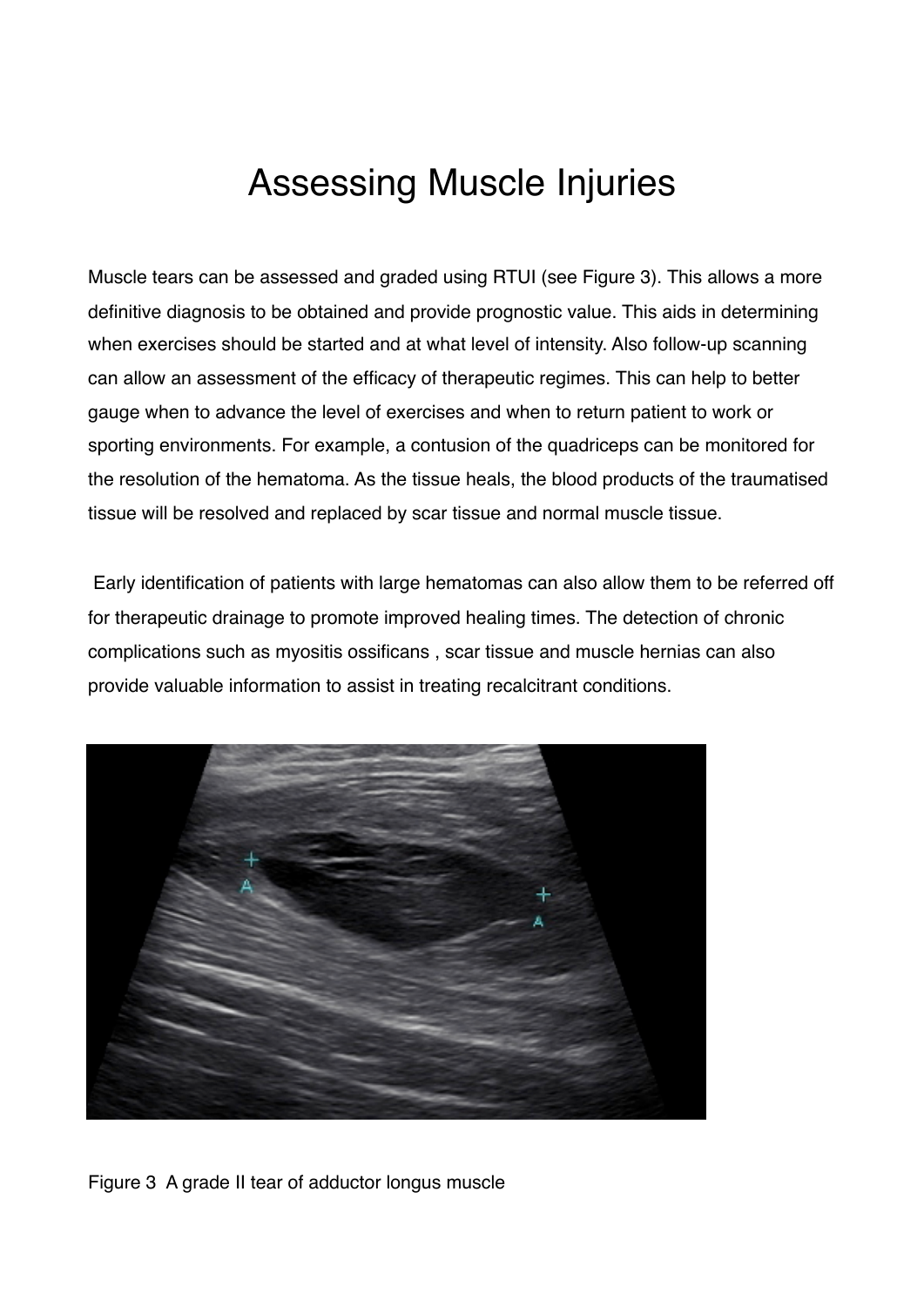### Future Directions in Real Time Ultrasound

Treatment of myofascial pain relies largely on the identification of myofascial trigger points which are causing the patients pain, muscle dysfunction, muscle weakness and limitation of motion. These discrete hyperirritable nodules can be deactivated by manual therapy and dry needling. Sonoelastrography is a new technology involving 2-D real time ultrasound imaging and assessing the elastic properties of soft tissue.This is currently being used to detect and localise breast tumours. The abnormal breast tissue is identified as it is less elastic than the surrounding soft tissue. Sonoelastrography may be a valuable tool in imaging myofascial trigger points as they have significantly greater stiffness compared to normal tissue. This technology shows real promise in providing an objective diagnostic technique to supplement the physical examination when detecting trigger points.

Advancements in hardware and software of RTUI units will mean better investigation into vasculature and blood flow characteristics within tissue. This will allow the early detection of inflammatory and blood flow changes associated with muscle and tendon injuries. It may also further help to characterise myofascial trigger points as these discrete regions are thought to exhibit altered flow characteristics compared to the surrounding tissue.

Ultrasound is sensitive enough to demonstrate subclinical soft tissue degenerative changes as well as identify dysfunctional pattern of the musculoskeletal system before the patient is symptomatic. RTUI may then become a useful screening tool and help to diagnose and correct underlying biomechanical faults.